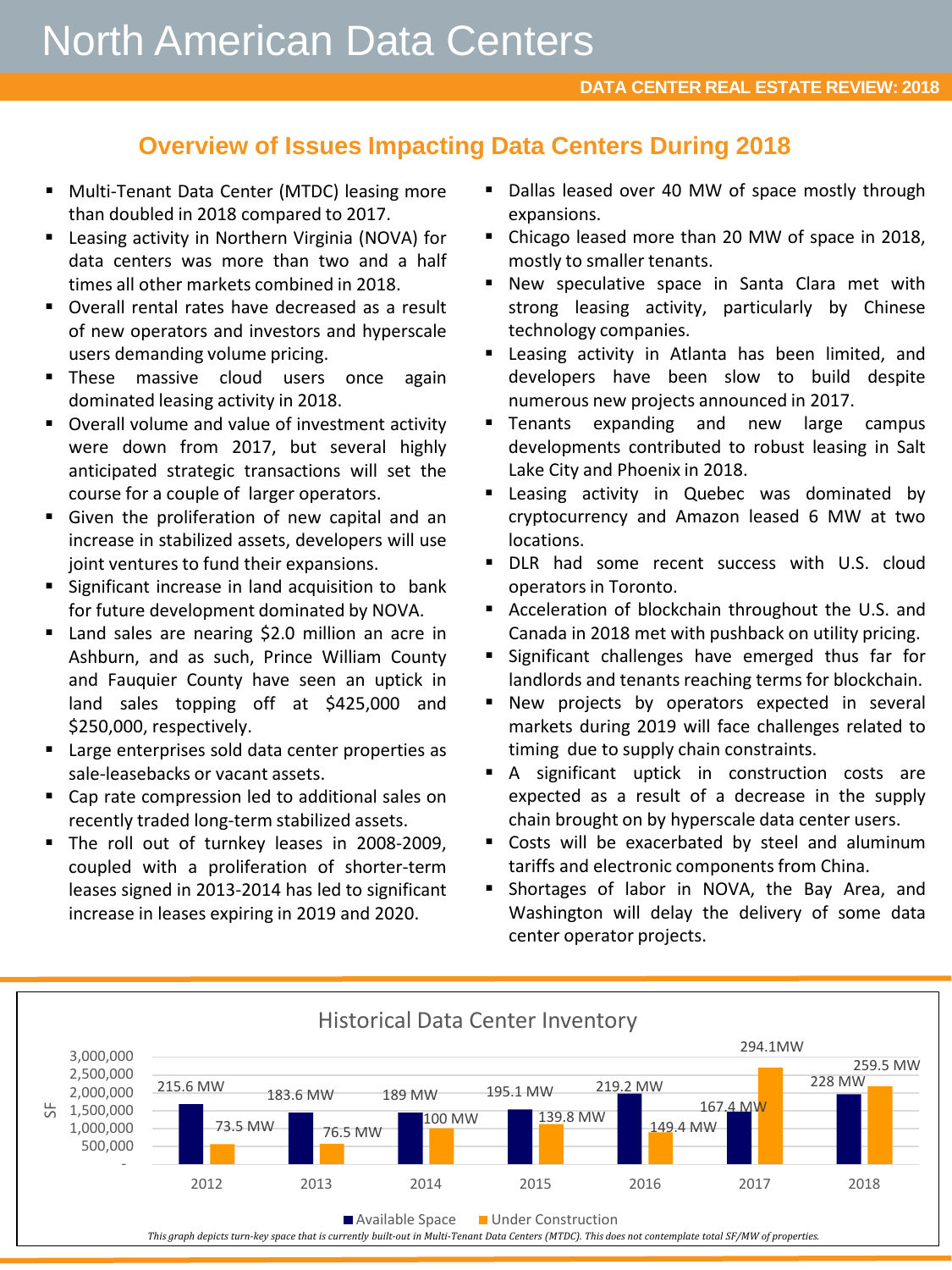# North American Data Centers

ANNUAL REPORT

### **DATA CENTER REAL ESTATE REVIEW: 2018**

## **Investment Activity 2018**

| <b>Buyer</b>                              | Seller                         | Size SF           | Market                        | Sales Price | Comments                        |  |
|-------------------------------------------|--------------------------------|-------------------|-------------------------------|-------------|---------------------------------|--|
| <b>INAP</b>                               | Singlehop                      |                   | Chicago, IL                   | \$132 MM    | <b>7x EBITDA</b>                |  |
| Landmark Infrastructure                   | <b>Lexington Realty Trust</b>  | 84,000            | Omaha, NE                     | \$16.4 MM   | Wipro - 7.1% cap rate           |  |
| <b>GI Partners</b>                        | <b>RXR Realty</b>              | 130,009           | Nutley, NJ                    | \$42.9 MM   | <b>BT Americas</b>              |  |
| Iron Mountain                             | IO Data Centers, LLC           | 530,856           | Phoenix, AZ                   |             | \$106.875 MM9 acres & 60 MW Adj |  |
| Iron Mountain                             | IO Data Centers, LLC           | 125,000           | Scottsdale, AZ                | \$35.625 MM |                                 |  |
| <b>Carter Validus</b>                     | Digital Realty                 | 69,048            | Rancho Cordova, CA \$36.8 MM  |             | SunGard $-8.97%$ cap            |  |
| Carter Validus                            | Digital Realty                 | 63,791            | Rancho Cordova, CA \$14.2 MM  |             | Windstream $-8.45%$ cap         |  |
| Carter Validus                            |                                | 62,002            | McLean, VA                    |             |                                 |  |
| CIM Group LP / 1547                       | Green House Data               | 42,000            | Cheyenne, WY                  |             |                                 |  |
| eStruxture                                | <b>Duke Realty</b>             | 446,811           | Sterling, VA                  | \$109.9 MM  | United - 5.25% cap rate         |  |
| Equinix                                   | ASB / DCI                      | 1.6 MM            | Dallas, TX                    | \$800 MM    | 33-35x EBITDA                   |  |
| <b>IPI Partners</b>                       | <b>T5 Data Centers</b>         |                   | Kings Mountain, NC            |             | <b>Boeing</b>                   |  |
| Landmark Infrastructure                   | <b>Carter Validus</b>          | 59,516            | Hartland, WI                  | \$21 MM     | 8.4 % cap rate                  |  |
| Alpharetta DC, LLC                        | Carter Validus                 |                   | 165,000 Alpharetta, GA        | \$62.2 MM   | E-trade $-6.79%$ cap rate       |  |
| <b>Carter Validus</b>                     | <b>KSB Real Estate Trust</b>   | 76,410            | San Jose, CA                  | \$49.15 MM  | AT&T 7yr lease                  |  |
| <b>Brookfield Infrastructure</b>          | AT&T                           | Portfolio Various |                               | \$1.1 BN    | 9-10x EBITDA                    |  |
| Landmark Infrastructure                   | Cyxtera                        | 57,000            | Lewis Center, OH              | \$5.71 MM   | Cyxtera - 6.74% cap rate        |  |
| Research Way                              |                                |                   |                               |             |                                 |  |
| Investments                               | <b>Bluegrass Partners Bank</b> |                   | 376,000 Lexington, KY         | \$15.9 MM   | Valvoline - court sale          |  |
| Lincoln                                   |                                |                   |                               |             |                                 |  |
| Rackhouse/Principal                       | <b>Bank of America</b>         |                   | 259,111 Kansas City, MO       | \$26 MM     | Vacant                          |  |
| Lincoln                                   |                                |                   |                               |             |                                 |  |
| Rackhouse/Principal                       | <b>Bank of America</b>         |                   | 191,061 Chandler, AZ          | \$39.7 MM   | $INAP - 4.5%$ cap rate          |  |
| Lincoln Rackhouse                         |                                |                   |                               |             |                                 |  |
| Principal                                 | <b>Bank of America</b>         |                   | 454,421 Plano, TX             | \$81.35 MM  | Partial sale/leaseback          |  |
| DI Assetco LLC (Landmark) RS, Almeda, LLC |                                | 27,000            | Santa Clara, CA               | \$37 MM     |                                 |  |
| Ensono                                    | Wipro                          | Portfolio Various |                               | \$405 MM    |                                 |  |
| <b>H5 Data Centers</b>                    | Intuit, Inc.                   | 240,000           | Quincy, WA                    | \$41 MM     | Partial sale/leaseback          |  |
| Landmark Infrastructure                   |                                | 75,119            | Richardson, TX                | \$36.6 MM   | SunGard - 7.8% cap rate         |  |
| Pinchal                                   | Skybox                         | 150,000           | Plano, TX                     | \$48 MM     | <b>Blockchain</b>               |  |
| Menlo Equities                            | <b>Carter Validus</b>          | 92,700            | Andover, MA                   | \$15 MM     | Windstream $-6.64\%$ cap        |  |
| Landmark Infrastructure                   | Louis J. Eyde Family           | 132,456           | Hazelwood, MO                 | \$50 MM     | Reuters - 6.6% cap rate         |  |
| EdgeConnex                                | Merit Partners, Inc.           | 79,183            | Tempe, AZ                     | \$15.63 MM  | 6.5% cap rate                   |  |
| <b>IPI Partners</b>                       | <b>T5 Data Centers</b>         |                   | 221,336 Elk Grove Village, IL | \$118.9 MM  |                                 |  |
| IPI Data Centers                          | <b>ASB Real Estate</b>         | Portfolio Various |                               | <b>TBD</b>  |                                 |  |
| Carter Validus                            | Douglas Draper, TTEE           | 25,321            | St. Louis, MO                 | \$3.2 MM    | Verizon - 7.79% cap rate        |  |
| Affiliate of Next Tier HD                 | <b>Stream Data Centers</b>     | 75,676            | Chaska, MN                    | \$77.5 MM   | US Bank $-6.8\%$ cap rate       |  |
| <b>IPI Data Centers</b>                   | <b>ASB Real Estate</b>         | Portfolio Various |                               | <b>TBD</b>  |                                 |  |
| Raymar Land                               | <b>State Automobile Mutual</b> | 25,589            | Columbus, OH                  | \$4.45 MM   | Vacant                          |  |
| <b>Rock Creek</b>                         | DC II 4726                     | 29,960            | Canton, OH                    | \$9.4 MM    | 100% - 8.2% cap rate            |  |
| <b>IPI Partners</b>                       | <b>Clarion Partners</b>        | 88,470            | Tukwila, WA                   | \$53.5 MM   | <b>Century Link</b>             |  |
| Carter Validus                            |                                | 21,800            | Hartford, CT                  | \$5.2 MM    | Verizon                         |  |
| CIM Group LP / 1547                       | Digital Capital                | 66,000            | Chicago, IL                   | \$27 MM     |                                 |  |
| Vantage                                   | 4 Degrees                      | Portfolio Various |                               | \$200 MM    |                                 |  |



**North American Data Centers** 

**Jim Kerrigan, SIOR | Managing Principal | Jim.kerrigan@nadatacenters.com**